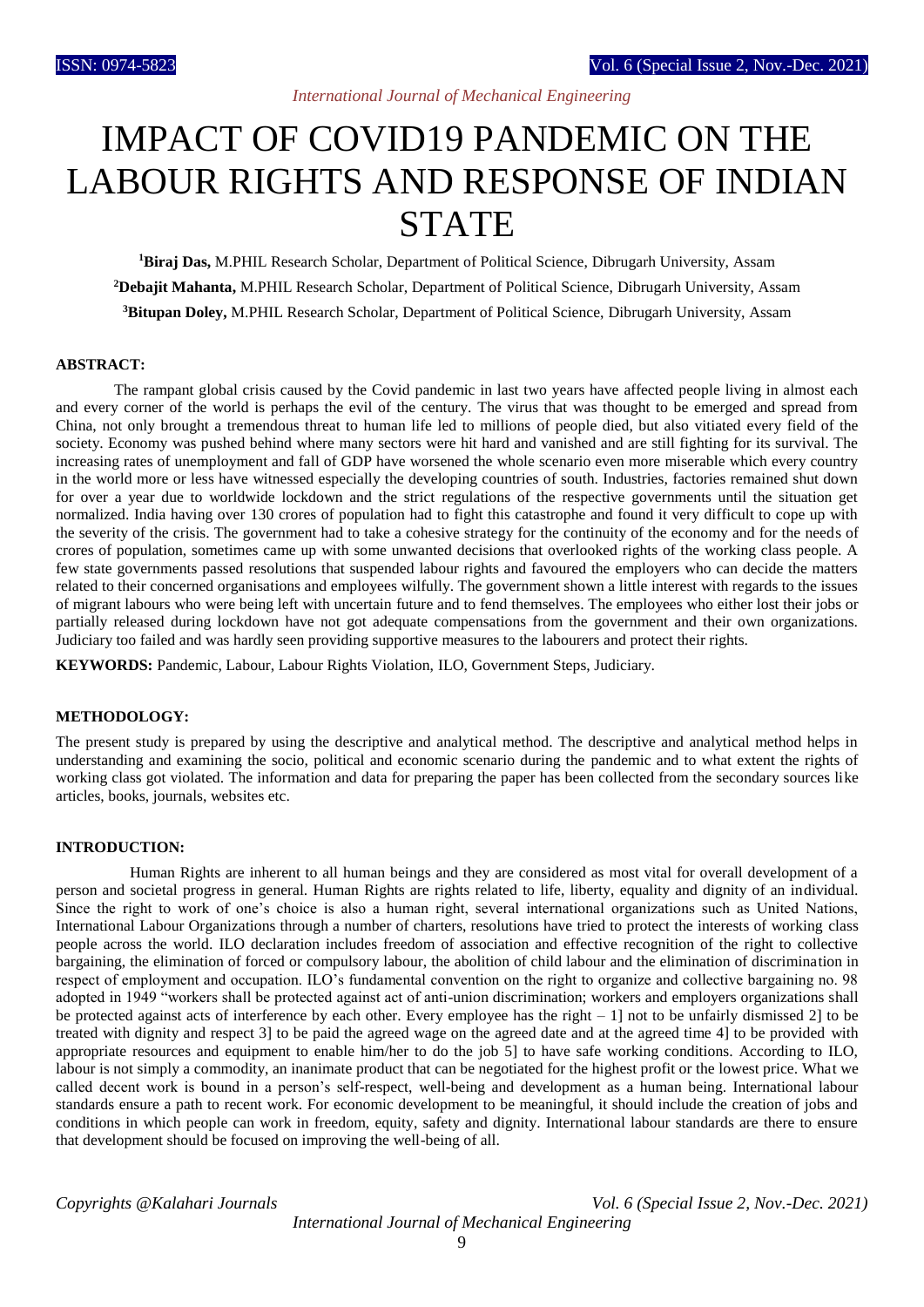#### **DISCUSSION:**

 The Universal Declaration of Human Rights and the International Covenant on Economic, Social and Cultural Rights, both of which were acceded by the constitution of India and also guarantees right to work in an employment of one's choice and the state's responsibility to safeguard this right in article 6 and 23 of the constitution. Even before the independence, responding to the demands of trade unions prevailed at that time, a number of Acts and resolutions were passed by the colonial government with an aim to improve the conditions of working class people in the country. For instances, a) Worker's Compensation Act, 1923, b) The Trade Unions Act, 1926, c) Payment of Wages Act, 1936, d) Industrial Employment ( Standing Orders ) Act, 1946 etc. The Constitution of India in a number of Articles having provisions regarding the rights of working class people was definitely a landmark step towards making itself a labour friendly welfare state to be strived for an egalitarian society in the years to come. 1] Article 21 of the constitution of India states that "no person shall be deprived of his life or personal liberty except according to a procedure established by law- a) right to life and b) right to personal liberty." 2] Article 39(a) of the constitution suggests that citizens shall have the right to an adequate means of livelihood. Thus, is indicative of the fact that the constitution makers were aware of such as requirement and were ready to provide citizens with basic livelihood measures. 3] Article 43-A of the constitution of India is titled, "participation of workers in the management of industries." Under this article, the state is conferred with the power to bring in suitable legislation or apply some other way so as to promote worker's participation in the management of industrial undertakings. 4] Article 41 of the constitution provides that "the state shall within the limits of its economic capacity and development, make effective provision for securing the right to work, to education and to public assistance in cases of unemployment, old age, sickness and disablement and in other cases of undeserved want". After the independence, the government of independent India time to time have formulated a number of Acts and resolutions and sometimes amended the existing ones to protect the interests of labour class in the state. Indian Industrial Disputes Act, 1947, Minimum Wages Act, 1948 , Factories Act, 1965, Maternity Benefits' Act, 1961, Payment of Bonus Act, 1965, Unorganised Worker's Social Security Act,2009, Sexual Harrasment of Women at Workplace Act,2013 etc. All such initiatives had to be taken to tackle the prevailing miserable conditions of labour class and to comply with the new issues and concerns regarding workers with time changes. However, all those government efforts to ensure a better working environment and dignified life for workers are fell short apart due to many drawbacks such as implementation errors, delaying justice of judiciary, bureaucratic lapse, government's inability and others. It was again proved during the recent pandemic period. Besides, in the era of monopoly of the global capitalist society and market economy where MNCs, TNCs are the major driving force; the role of the state and government is merely confined into rule making, law and order and facilitating the effective running of market.

 Thus, the issues and interests of the labour class have become less prioritized as the owner and employers of private sectors have enacted rules and regulations of their concerned organizations in the way which favour them. Their motive has always been achieving better outcome which may sometimes conform labour interests and bypass those constitutional labour Acts and regulations. There often raise questions regarding better wages, allowances, leaves, working hours in almost every sectors resulting clash between the authority and employees and stimulate various labour unions which is nowadays a very common phenomena in a developing country like India. Although trade unions and labour organizations are there to represent issues and articulate demands of working class, it is merely limited into organized sectors as people working in unorganized sectors are still lacking authority where they launch their complaints and organize themselves and raise their voice. There are many evidences of massive violation of labour rights in India in many sectors be it organized or unorganized. Sometimes workers are deprived of basic facilities such as minimum wages, proper working condition, adequate rest hours and sometimes vulnerable sections like women, child experience sexual harassment, molestations even by their close one in the working place. Despite of having strict laws against child labours and others, these laws are violated and bypassed by various organizations and even by the elite education of society who employs children into factories and domestic household works respectively. Judiciary is also failed to stop such violations of human rights and protect these marginalised section with justifiable verdict.

Thus the Indian state has not been successful in protecting the rights of working class section and has failed to comply with their aspirations and find out remedial measures of their causes. Since our study is focused specifically upon the violation of labour rights during covid-19 pandemic in Indian context, it has been definitely tried to pinpoint the exact areas where this marginalised section of people suffered the most throughout the period of rampant global crisis caused by this virus. There is not any section left in the country which is not affected by the catastrophe of covid-19. The economy has been devastated by the two waves of covid as the sharp drop in GDP 24.4% was the largest in country's history and the national income of has declined only four times before 2020. The unemployment rate of the country in these two years has increased up to nearly 24% and India has performed relatively poorly in terms of the world average.

 The pandemic has brought severe economic hardships, especially to young individuals who are over-represented in informal work. India has large share of youth in its workforce and the pandemic has put them at heightened risk of long-term unemployment. Health sector is severely affected by the pandemic and it has exposed the deficiencies of our medical sector. People were dying with lack of basic healthcare facilities; shortage of PPTs, oxygen has pushed both patients and healthcare persons to uncertainty and it was like an wake-up call about how diseases exploit vulnerabilities in our healthcare system. Students suffered both physically and psychologically as schools, colleges and universities were shut down for almost two years. The right to education was affected, because a new system of online teaching had to be developed by educational institutions but everyone could hardly afford the requirements. Half of the world's students are still affected by partial school closures. As per the report of UNICEF schools for more than 168 million children globally had been completely closed for almost a year. Research Scholars too couldn't continue their research work in time due to travel restrictions. The most vulnerable section of people affected by the unprecedented global crisis resulting from the pandemic was the labourers. The government of India has

*Copyrights @Kalahari Journals Vol. 6 (Special Issue 2, Nov.-Dec. 2021)*

## *International Journal of Mechanical Engineering*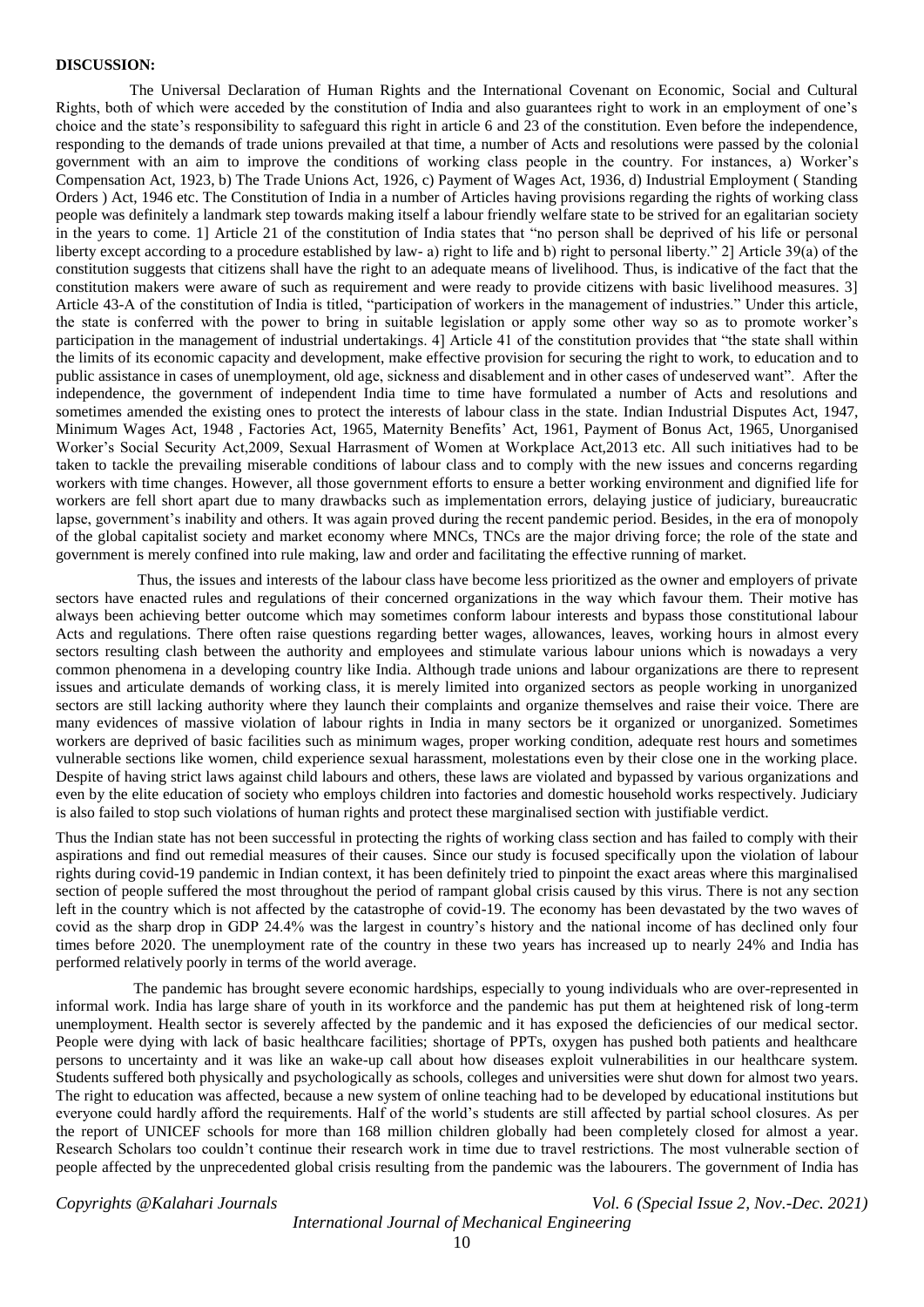failed to safeguard the rights of labourers mainly those who receive daily wages for their work. They became one of the most vulnerable groups due to the imposition of nationwide lockdown during the crisis. They grappled with job losses and unpaid wages. The nation too witnessed the unprecedented exodus of migrant workers. Even some of the states like Gujarat, Madhya Pradesh, Uttar Pradesh, Himachal Pradesh, Punjab extended their working hours from eight to twelve hours for factory workers. A few states went further to take steps to exempt certain factories from the application of Labour laws as the new rules and guidelines for labour management had bypassed "Factories Act of 1948" and " Contract Labour ( Regulation and Abolition Act, 1970. The passage of industrial relations code, the occupational safety, health and working conditions code and the social security code by the Parliament made a further blow to labour rights in 2020. A number of industrial accidents took place on the part of the workers. In the state level also, Ordinances were passed through which the majority of the labour laws concerning workers working for a daily or weekly wage were suspended. The UP government suspended a total of 38 labour laws through an ordinance although late they withdrew this controversial decision following the intervention by the High Court. All these changes were made to increase the economic growth by post-lockdown period, however it disregarded the safety of labourers amidst the covid-19 pandemic which could put thousands of people at risk.

 The migrant workers were miserably hit by this pandemic and nationwide lockdown. Factories, industries were ordered to shut down resulted migrant workers had to travel hundreds of miles on foot to their native place with no means of transportation and accommodation were available to them. Along with children and pregnant women, they had to travel from one state to another with pain and empty stomach. There were also evidences of workers dying on the street while walking on the street towards their native place. State authorities failed to cope up with such urgent matters and let migrant workers manage their own and eventually pushed their life to uncertainty. Though some state governments facilitated transportation to bring back their people workers and students to their home, but it was not enough to touch each and every corner of the country and bulk of them were being left unnoticed. This not only exposed them to the risk of contracting virus but also to the wrath of the police enforcing covid regulations. A vast majority of migrant workers lost their jobs on short notice due to nationwide lockdown. As most of the labourers were daily wage-earner, they found themselves facing adversities without sufficient resources. Instead of safeguarding the people, the government suspended many of the laws that are basically to safeguard their labour rights. According to a survey report, 90% of the migrant workers didn't receive a ration from the government and were denied payment by their employers. UP government passed an ordinance that exempts the employers from complying with the Industrial Disputes Act of 1947, which facilitated labourers being mistreated by their employers and allowed them to be dismissed at employer's will. On the 22nd march, 2020, the nationwide labour strike was held on the joint collaboration of 10 central trade unions and supported by several other trade unions. They submitted a memorandum to the Prime Minister of India via email. The petition included demands such as- 1) Give immediate relief to migrated workers so that they can reach their home safely. 2) Demand of a minimum cash of 7500 rupees a month for the next five to six months to tide over the crisis for all non-income taxpayers. 3) They should be access to ration of subsidised cereal, pulses or sugar. 4) Increase the amount of money transferred to Jan-dhan account. 5) Repeal of controversial ordinances that contradict labour rights. 6) Strengthening the Inter-state Migrant Workmen Act of 1979 to ensure adequate protective provisions for workers on wages, social security, accommodation and welfare needs. Strike took place across the country in the form of demonstrations, lunch-hour protest, hunger strikes wearing black badges. Various sectors like banks, industrial workers, mining workers were covered by the protest. Some of the protesting leaders were arrested by police in Uttar Pradesh and Delhi. Due to police restrictions, the workers had to reduce the crowd of protests. However, they decided to launch more protests to raise attention to serious labour rights violation particularly the concerns of daily wage-earners of unorganised sectors.

 Women and Girls too have been disproportionately affected by the catastrophe of this pandemic. Wage inequality and no burden of unpaid care have put more women out of employment and into poverty. Women had earned one-fifth of men even before the pandemic. Like any other country, India also witnessed the severity of women losing jobs during nationwide lockdown. A recent report by the Centre for Sustainable Employment of Azim Prowly University in India shows that "during the first lockdown period 47% of women lost their jobs compared to only 7% of men who lost jobs and didn't return to work by the end of the year. In informal sector, it was even worse where 80% of rural Indian women lost jobs and livelihood and have faced it difficult to overcome the crisis. The 2021 Opportunity Index Report by LinkedIn highlights that around 40% of women had been affected by the dual workload in the midst of covid-19 pandemic as female labour force participation in India fell to 20.3% in 2020 from 30% in 1990. Both rural and urban poor women who earn their livelihood engaging themselves in occupations basically weavering, street vendors in small markets, handicraft, selling bamboo products and others had to fight relentlessly for subsistence during these two waves of covid pandemic. Media covered the news of migrant workers rallying towards home, the blaring silence over female migrant workers who work at diverse and challenging workplaces, became evident and subjected to wilful ignorance. A kind of gender gap and biasness was visible in almost every walk of life during the pandemic period.

 Judiciary too was failed to take cognizance of this crisis. Answering to a petition filed by an expert in labour law at the Indian Law Institute, the government reported that almost almost 6 lakhs migrant labours were given shelters and 2.2 million were provided with food. But the Supreme Court turned a blind eye and didn't take account of other migrant labourers stranded on the streets. They even didn't take account of labour laws being suspended by the states. However, the like of Andhra and Karnataka high courts responded more appropriately to the labour issues. Karnataka high court reprimanded the state government for collecting train fares in such a crisis situation which violates the National Policy of Migrant Workers. Andhra high court gave instructions to the government to set up shelters for migrants. Patna high court too was aware of the issue of children of labourers regarding the availability of mid-day meals and took suo-moto cognizance of the plight.

*Copyrights @Kalahari Journals Vol. 6 (Special Issue 2, Nov.-Dec. 2021)*

*International Journal of Mechanical Engineering*